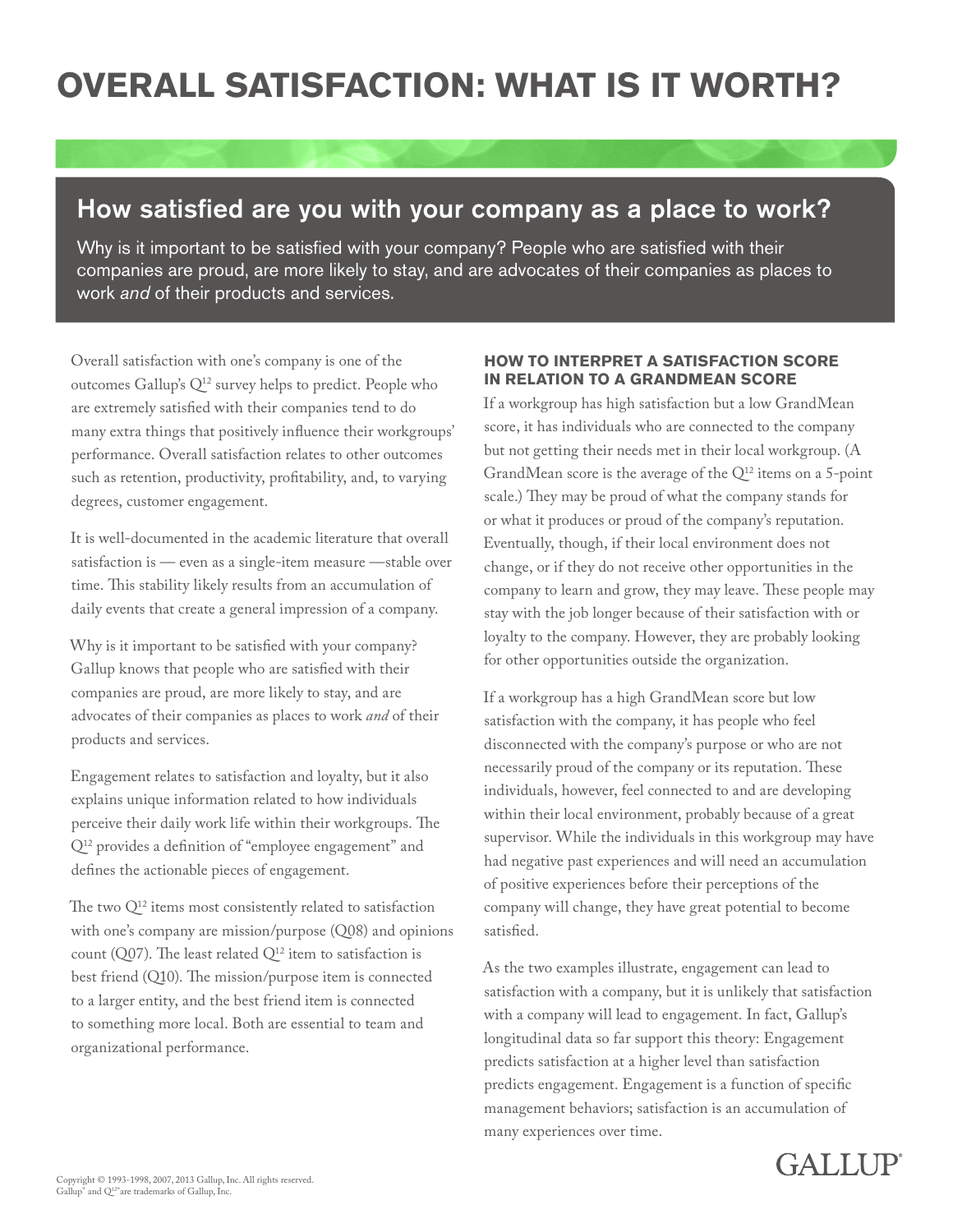#### I know what is expected of me at work.

Clarity of expectation  $-$  perhaps the most basic of employee needs in the workplace  $-$  is critical to performance. Yet approximately half of American workers are unclear about what they are supposed to do at work.

Because so much of an enterprise's efficiency depends on the seamless combination of personal responsibilities, the First Element of Great Managing is job clarity. When Gallup researchers went in search of questions most predictive of performance, one of the most straightforward turned out to be one of the most powerful: "I know what is expected of me at work." Groups that have high scores on this item are more productive, more profitable, even more creative. Substantial gains on the First Element alone often correlate with productivity gains of five to ten percent, thousands more happy customers and 10 to 20 percent fewer on-thejob accidents.

One electric utility solicits cost-reduction ideas from its employees, much like the suggestion boxes at many businesses. Of those recommendations implemented, the average idea adopted from its less engaged workers saves the company \$4,000. The average idea from the most committed employees saves \$11,000. Clearly the more engaged people put more brainpower into helping their business. Of the 12 Elements, knowing what's expected plays the largest role in generating money-saving strategies at the utility.

For a manager trying to achieve positive answers from her team, the First Element is the easiest of the 12 — but it's still not that easy. On average, nearly six out of 10 of the employees in the international database "strongly agree" with the statement. The numbers are not impressively high even in stereotypically well-defined roles such as security personnel, sales, truck drivers, registered nurses, or production staff, where the figure ranges from just over half to almost two-thirds. The number drops to four in 10 for those in scientific, technical, and computer-related jobs. And it's amazingly common to find individuals making large salaries who will confide, "I really don't know what I'm supposed to be doing here."

The greatest pitfall of this element is that managers assume the simplicity of the statement means the issue requires only a basic solution: "If people don't know what's expected, I'll just tell them." This is analogous to American tourists who, not knowing the local language, speak English more slowly and loudly. And it's just as ineffective.

"Knowing what's expected" is more than a job description. It's a detailed understanding of how what one person is supposed to do fits in with what everyone else is supposed to do, and how those expectations change when circumstances change. A good team, some say, is a lot like a great jazz band in which each player listens to the other instruments as he plays his own. The better they pay attention to the rest of the band and work their way into the music, the better the result.

"Knowing what's expected" is more than a job description. It's a detailed understanding of how what one person is supposed to do fits in with what everyone else is supposed to do, and how those expectations change when circumstances change.

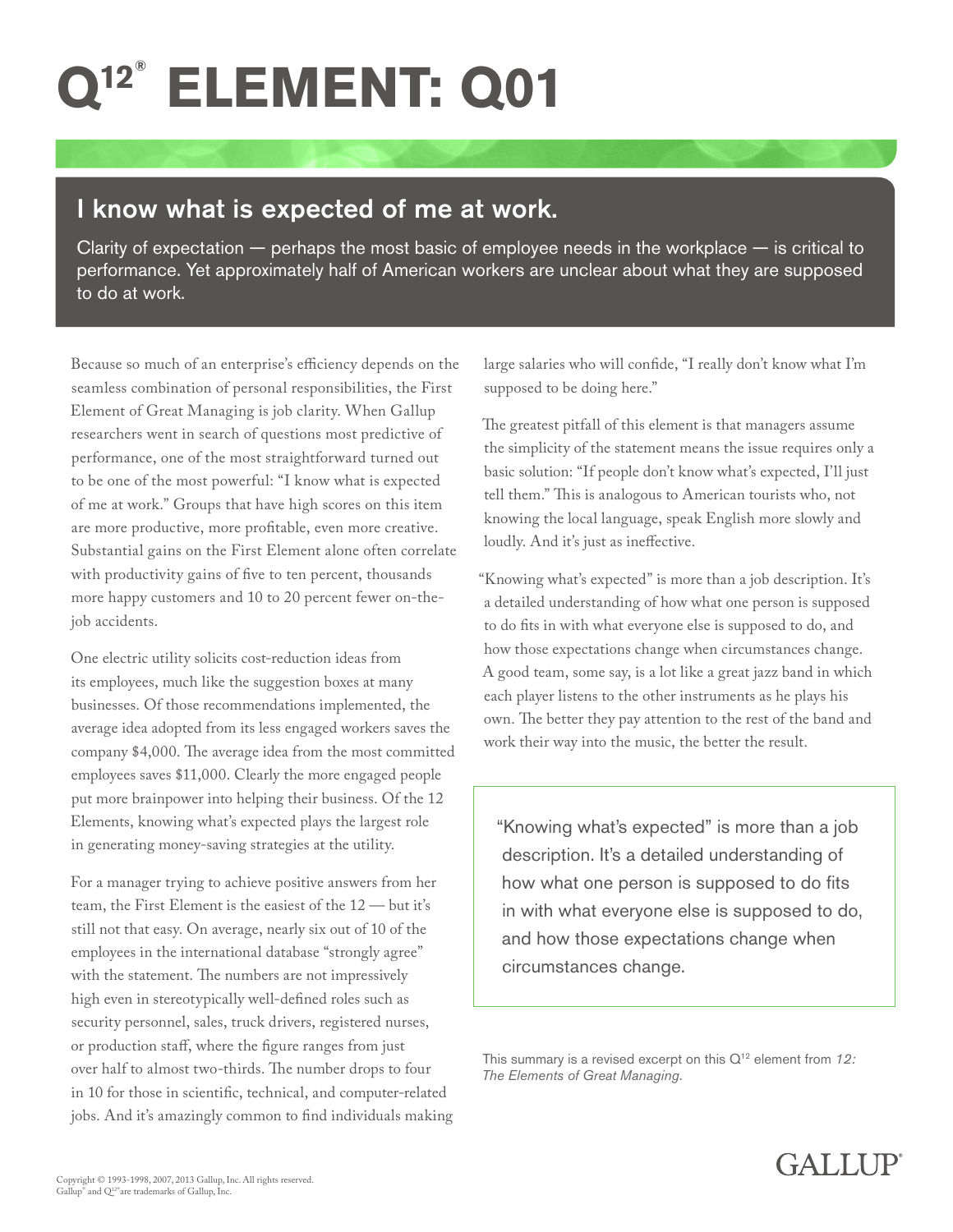#### I have the materials and equipment I need to do my work right.

When managers ask employees to accomplish a goal but do not provide them with the necessary resources, credibility is lost. Great managers discover the needs of each person in relation to the outcomes they are attempting to achieve and position resources accordingly. One of the strongest predictors of customer engagement, this element also predicts employee retention, safety, and productivity.

Those workgroups for which materials and equipment are managed most effectively average higher customer engagement and higher productivity than their peers. They also have significantly better safety records, and their employees are less likely to flee to other organizations. For example, those managers with bottom-quartile Second Element scores average 20 to 40 percent higher employee attrition than top-quartile managers, representing millions of dollars in direct and indirect turnover costs.

In the database, about four in 10 employees strongly agree they have the materials and equipment they need to do their work well. There is wide range on this item; the most engaged workgroups are nearly unanimous in their positive responses to the question, while the least engaged have no one who feels he is well equipped for the job. The most peculiar wrinkle in the data is that even in highly legislated environments, where nearly identical workgroups are given the same machines, cash registers, office supplies, and tools, the opinions of the employees vary widely.

The secret lies in the involvement, judgment and action of frontline managers. Less-engaged workgroups typically say they were supplied the standard toolkit in a standardized fashion: "Here's what you get. Make the best of it." The most engaged employees say their manager made what turned out to be relatively minor accommodations, aggressively petitioned for more expensive tools when the business case was strong, and was generally vigilant in looking for new ways to make his team more effective, without the employees having to harp.

"No one uses pencils anymore, but I use them all the time," said one editor. "I went to my manager and asked, 'Could I get a nice electric pencil sharpener?' And she said, 'Sure.' It only cost \$10, but it makes a big difference to me."

For example, those managers with bottomquartile Second Element scores average 20 to 40 percent higher employee attrition than top-quartile managers, representing millions of dollars in direct and indirect turnover costs.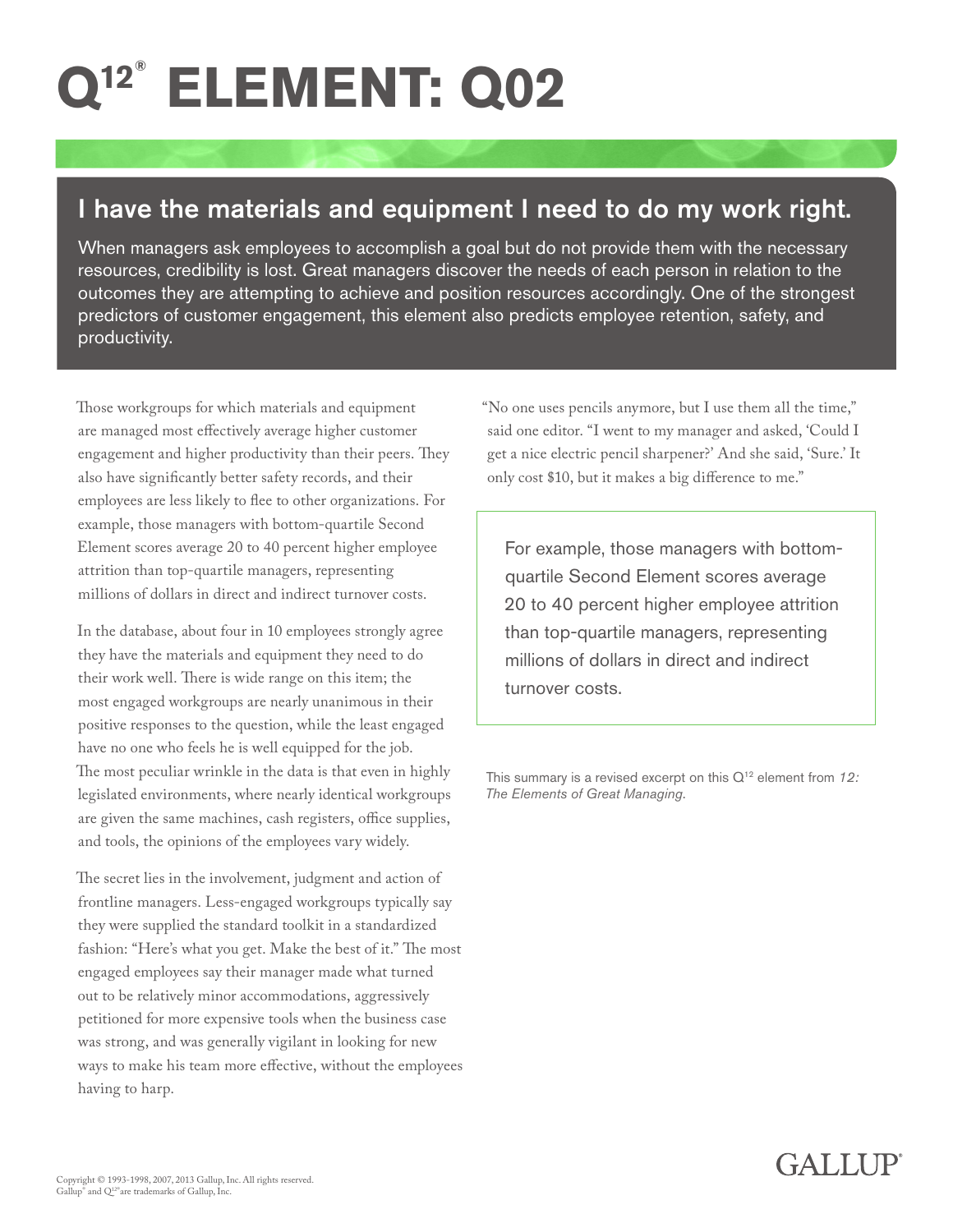#### At work, I have the opportunity to do what I do best every day.

The most powerful benefit a manager can provide his or her employees is to place them in jobs that allow them to use the best of their natural selves — their talents — as well as their skills and knowledge in order to build and apply strengths.

Matching a person to the right job, or a job to the right person, is one of the most complicated responsibilities any manager will face. As a consequence, no other element of managing has as much depth as the Third.

The Third Element emerged from the ability of a straightforward statement to predict the performance of a given worker and entire teams: "At work, I have the opportunity to do what I do best every day."With a frontrow seat on their own thoughts and feelings, workers have no trouble assessing this element in their own work lives. But the simplicity of the statement belies the complexity within it. The reasons why this element is so powerful go to the heart of the most recent discoveries about human nature and touch on debates about individuality that stretch back for centuries.

For the manager, the problem begins with a simple question: Who would excel in this assignment? But the more a manager delves into that question, the more it spins off additional puzzles. What makes someone succeed where others fail? Is it something innate, something she learned, or is she just trying harder? Can excellence in a certain role be learned? How fast and how much can people change? Can a job candidate be molded to fit the needs of the position, or is what you see during that first interview what you get? These dilemmas not only get to the heart of human nature; they also stir up a swirl of history, politics, legal constraints, and wishful thinking around philosophies that are often deeply held — and wrong.

To get the most from her team, a manager must help each employee mold his job around the way he works most naturally, maximizing the frequency of optimal experiences in which he loses herself in the work, is internally motivated, and finds himself naturally gifted. She must also realize that as long as he accomplishes the goals for which he is responsible, without any harm along the way, how he gets there does not matter. Acknowledging one's greatest natural talents and weaknesses does not mean accepting a narrow set of career possibilities. Rather, it means each employee will succeed in a relatively unique way, applying his own style to the accomplishment.

No other element of managing has as much depth as the Third.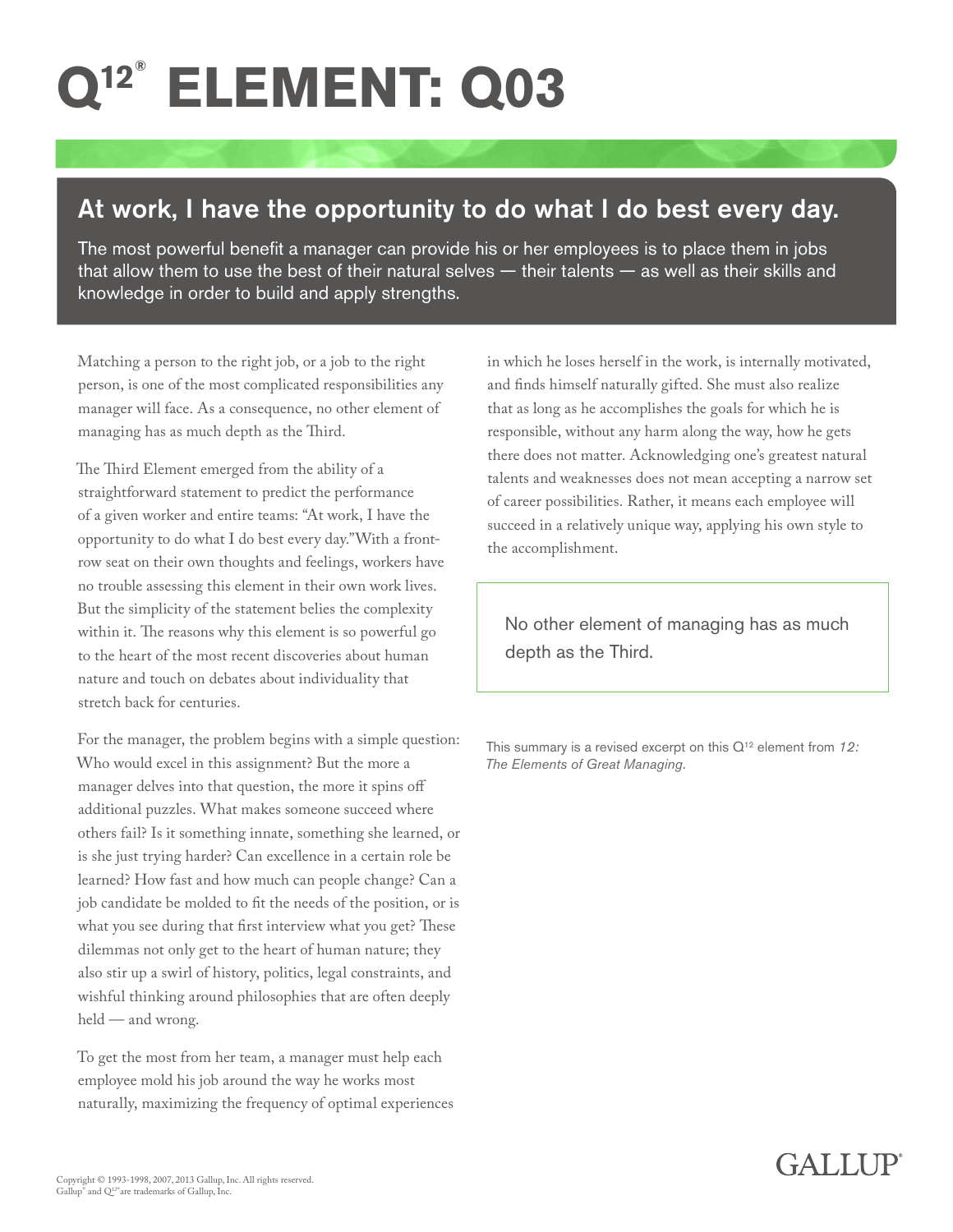#### In the last seven days, I have received recognition or praise for doing good work.

One of managers' most frequently asked questions is: "How much recognition does an employee need?" And that is usually followed by: "But can't we give too much recognition?"

Gallup's data reveal that the key to effective recognition is that it is honest and based on outcomes that are measurable. The right answer to "how much recognition" is once every seven days. Once every seven days, all employees should be individually recognized or at least told that they have done a good job or that they have set a record. And you can never give too much recognition if it is honest and deserved.

In the perception of employees generally, praise is painfully absent from most companies and the workgroups within them. Less than four in 10 employees can give a strongly positive answer to the statement, "In the last seven days, I have received recognition or praise for doing good work." At any given company, it's not uncommon to find between onefifth and one-third of the people disagreeing with the item, as if to say, "Not only have I not received any praise recently; my best efforts are routinely ignored."

Businesses could write off this issue as a collection of sad but irrelevant emotional deficits if reinforcement were not so important to motivation on the job. But it is. The effects on the company begin with intentions to quit: Employees who do not feel adequately recognized are twice as likely to say they will leave their company in the next year. There are even larger consequences for outcomes short of quitting that reflect the energy the employee brings to work each day. Variation in the Fourth Element is responsible for 10- to 20-percent differences in productivity and revenue, and thousands of loyal customers to most large organizations.

In one large health care organization, a difference of 10 percentage points on the recognition statement represented an average difference of 11 percent on patients' evaluations of their experience. In one investment firm, the difference between half of its investment advisors feeling recognized and one-third feeling that way represented an 11 percent difference in revenue — millions of dollars in play.

A large, multi-company analysis puts the average benefit of such a shift in recognition at 6.5 percent greater productivity and 2 percent higher customer engagement, the latter being the most difficult and profitable metric to move, where each percentage point equates to hundreds of millions in sales for a Fortune 500 company.

These linkages hold true, regardless of the type of industry or culture. Some industries, such as manufacturing, and some countries, such as France, are even more prone to low recognition. Such generalities can be misleading if they obscure the fact that one can find managers who charge up their teams with praise in any country and in any industry. However, such managers are the exception. Because of its power, ridiculously low cost and rarity, the Fourth Element is one of the greatest lost opportunities in the business world today.

Employees who do not feel adequately recognized are twice as likely to say they will leave their company in the next year.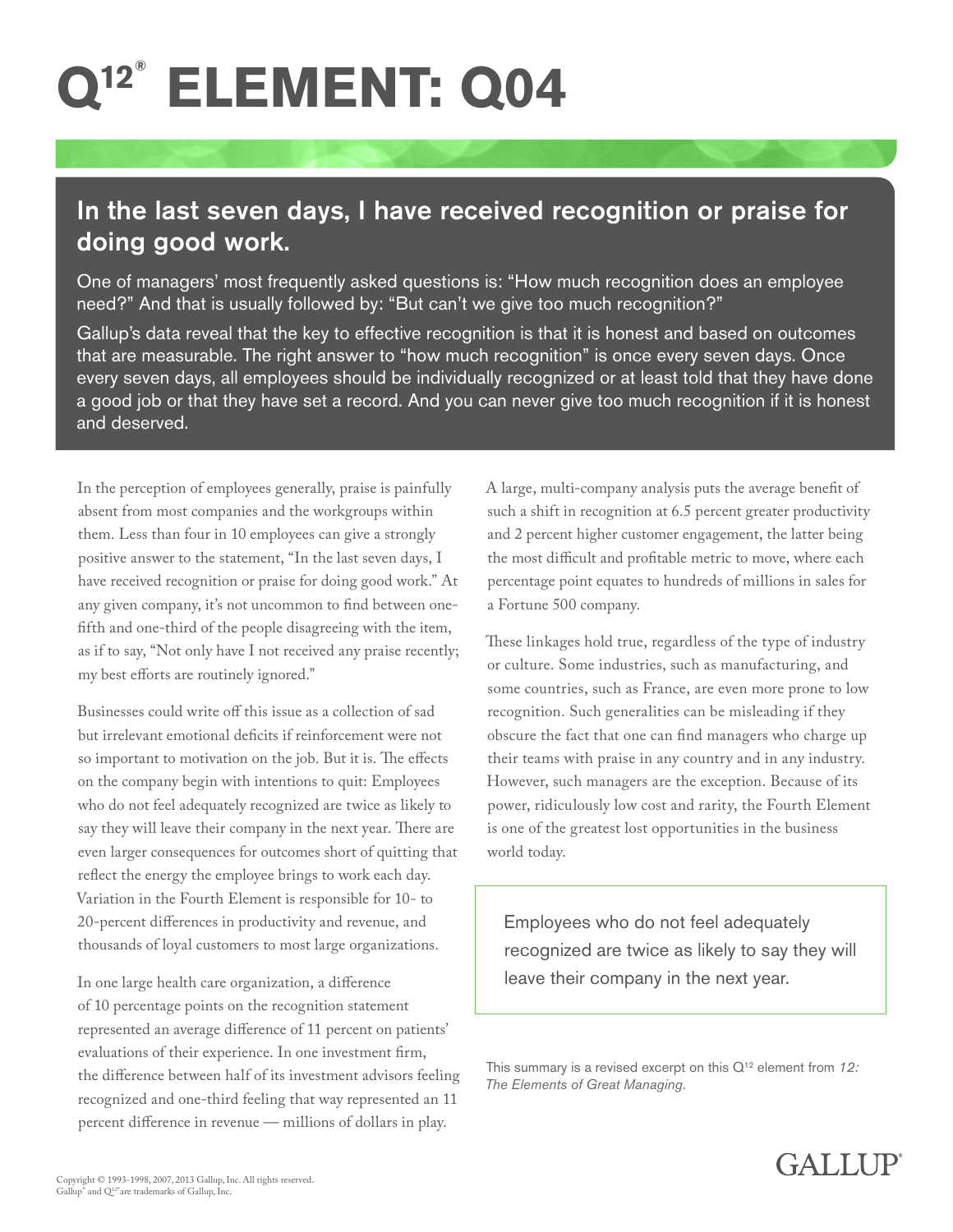#### My supervisor, or someone at work, seems to care about me as a person.

Gallup's research indicates that caring can be translated into the phrase, "Caring means setting each person up for success."

A productive workplace is one in which people feel safe — safe enough to experiment, to challenge, to share information, to support each other, and in which team members are prepared to give the manager and the organization the "benefit of the doubt." None of this can happen if team members do not feel cared about. Relationships are the glue that holds great workplaces together.

One of the crucial questions for a team leader trying to get the most from his people is whether they form a cohesive, cooperative, self-sacrificing, motivated crew — in short, a tribe. Such attitudes are the essence of the Fifth Element of Great Managing. It is measured by an employee's reaction to the statement, "My supervisor, or someone at work, seems to care about me as a person."

The fact that being a great manager requires a special ability to influence emotions makes many supervisors uncomfortable. American industrialist Henry Ford is reputed to have once remarked, "Why is it that I always get the whole person when what I really want is a pair of hands?" It would be easier if teams could restrict their need for bonding to home, church, and neighborhood, but they can't turn off the reflex that easily. Those who see the "cares about me" statement as more worthy of a discussion on *Oprah!* than in the vernacular of a results-driven manager need a deeper understanding of human motivation.

"Social capital makes an organization, or any cooperative group, more than a collection of individuals intent on achieving their own private purposes," wrote authors Don Cohen and Laurence Prusak. "Social capital bridges the space between people. Its characteristic elements and indicators include high levels of trust, robust personal networks and vibrant communities, shared understandings, and a sense of equitable participation in a joint enterprise all things that draw individuals together into a group. This

kind of connection supports collaboration, commitment, ready access to knowledge and talents, and coherent organizational behavior."

These benefits don't flow unless the members of the business units feel someone takes a personal interest in them, a fact that can come as a rude awakening to some managers. "When I first became a manager, I was 22 years old. I was very focused and I was very result-oriented," one manager said in an interview. "I used to give people tasks and I guess I was very rude about them. I'd say, 'See, I need you to do X-Y-Z,' and I would walk off. I had an older lady on my team in so many words tell me that I was a jerk. We had a decent rapport, so I sat down and I said, 'I want to listen. Why do you think I am a jerk?' And she told me, 'Haven't you ever heard of "Good morning," "How's your family?" or "How did your weekend go?''' That left a lasting impression on me and will for the rest of my life."

This summary is a revised excerpt on this Q12 element from *12: The Elements of Great Managing*.

### **GALLIP**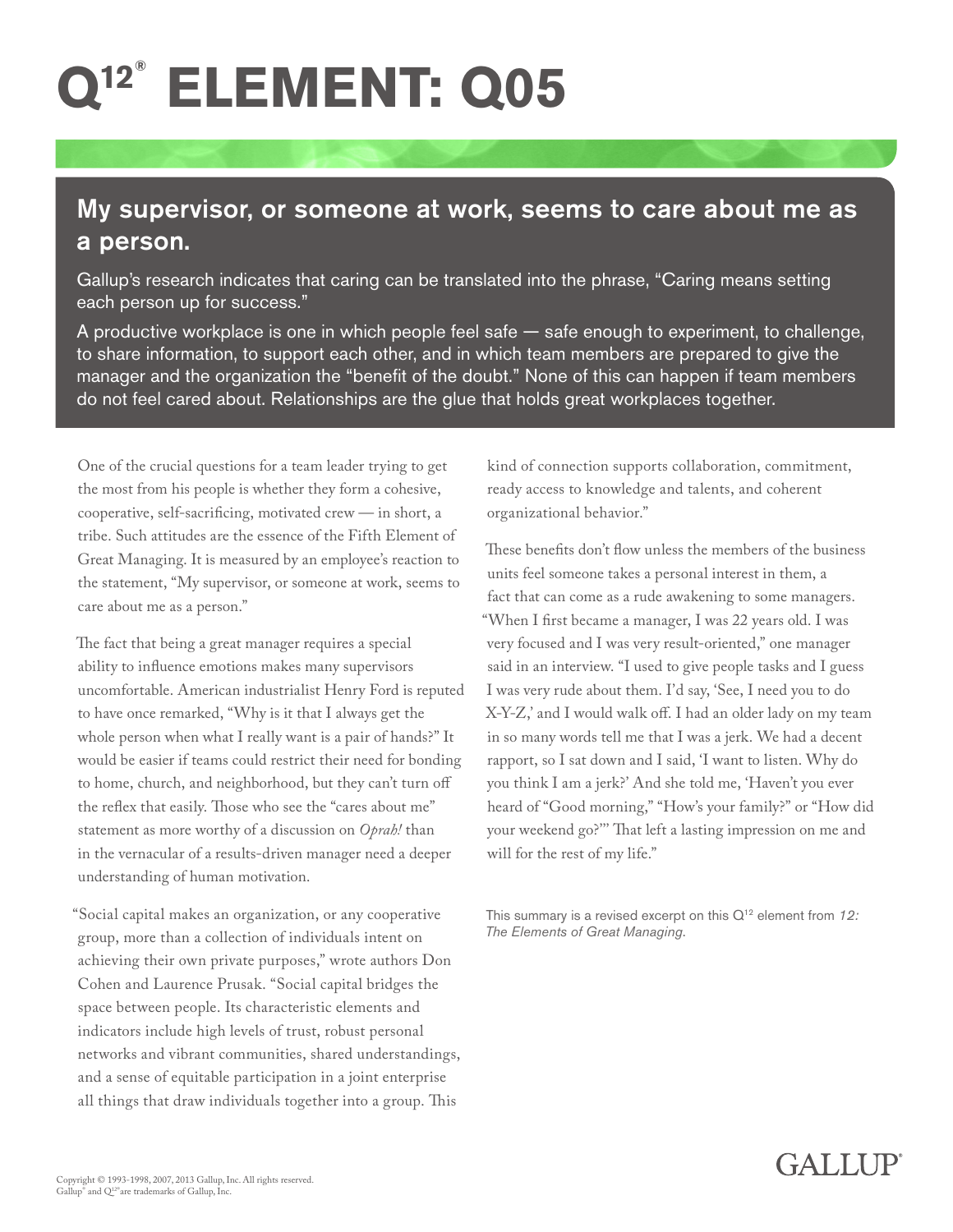#### There is someone at work who encourages my development.

In this case, "development" does not mean "promotion." It does not mean each team member gets what he or she wants. It means helping individuals find roles or positions that fit their unique combination of skills, knowledge, and talents.

Development requires commitment — from both the manager and the employee. Each employee in the workplace is a unique individual. Each person may need, respond to, or value developmental encouragement differently. Encouraged development starts with an understanding, followed by a commitment.

It is difficult to get traction on any of the other elements without the Sixth. Consider the fairly large group — on average, six in 10 — who cannot strongly agree that neither their manager nor anyone else is looking out for their development. Less than 1 percent of those who have no mentor are able to achieve real engagement with their employer through the strength of the other 11 elements. Conversely, nearly nine out of 10 employees who report having someone at work who encourages their development are classified as "engaged," while one in 10 are "not engaged" and less than one percent are "actively disengaged." These statistics indicate that regardless of whether a company's Web site or personnel department promises it, having a mentor is fundamental, part of the unwritten social contract workers anticipate when they are hired.

Unfortunately, in their eagerness to force the issue universally, many companies create formal "mentoring" programs that try to assign the two people to each other or impose connections that, to be effective, must form naturally. As one Internet commentator complained, "What has been historically an informal, unofficial, voluntary, mutually agreeable, and self-selected interaction between two people has become a program — an institutionalized stratagem for trying to force what probably can only come about naturally — and a staple, if not a commodity, in the bag of tricks toted from client to client by many a consultant."

A worker's manager is usually first in line to fulfill this role, but she is not alone. Doctors are often managed by administrators who are not physicians, but look for advice to the chief of surgery or to an approachable, more experienced doctor. Junior reporters may have their writing honed by editors, but they learn how to track down stories by following more senior reporters. Musicians follow the conductor, but they learn a substantial amount from those who play the same instrument.

Business writer Don Cohen once noticed that a few of the familiar brown United Parcel Service delivery trucks were always parked around 2 p.m. near a park in Massachusetts he often passed. The drivers sat on the nearby benches eating their lunch and talking. Curious, Cohen finally stopped one day to ask if this was just a way to avoid eating alone.

"Yes, they got together to have some company at lunch, but 'We talk about everything and anything,' including a lot about work," wrote Cohen. "Drivers who had worked in town longest could tell newer drivers how to find unmarked streets and addresses and when particular customers were likely to be available to sign for a delivery.

The veterans shared other special knowledge too: which customers wanted packages left in the garage or around the side of a house; when school let out and there were kids to watch for on the street and buses slowing traffic." The drivers also told the author that they frequently exchanged packages to even out the workload, to help someone get home early or to correct a mistake at the sorting center. Such gatherings may seem a small thing, but given that much of exceptional performance is in the details, and the importance of emulation to human learning, they can be some of the most important venues for creating a results-driven culture.

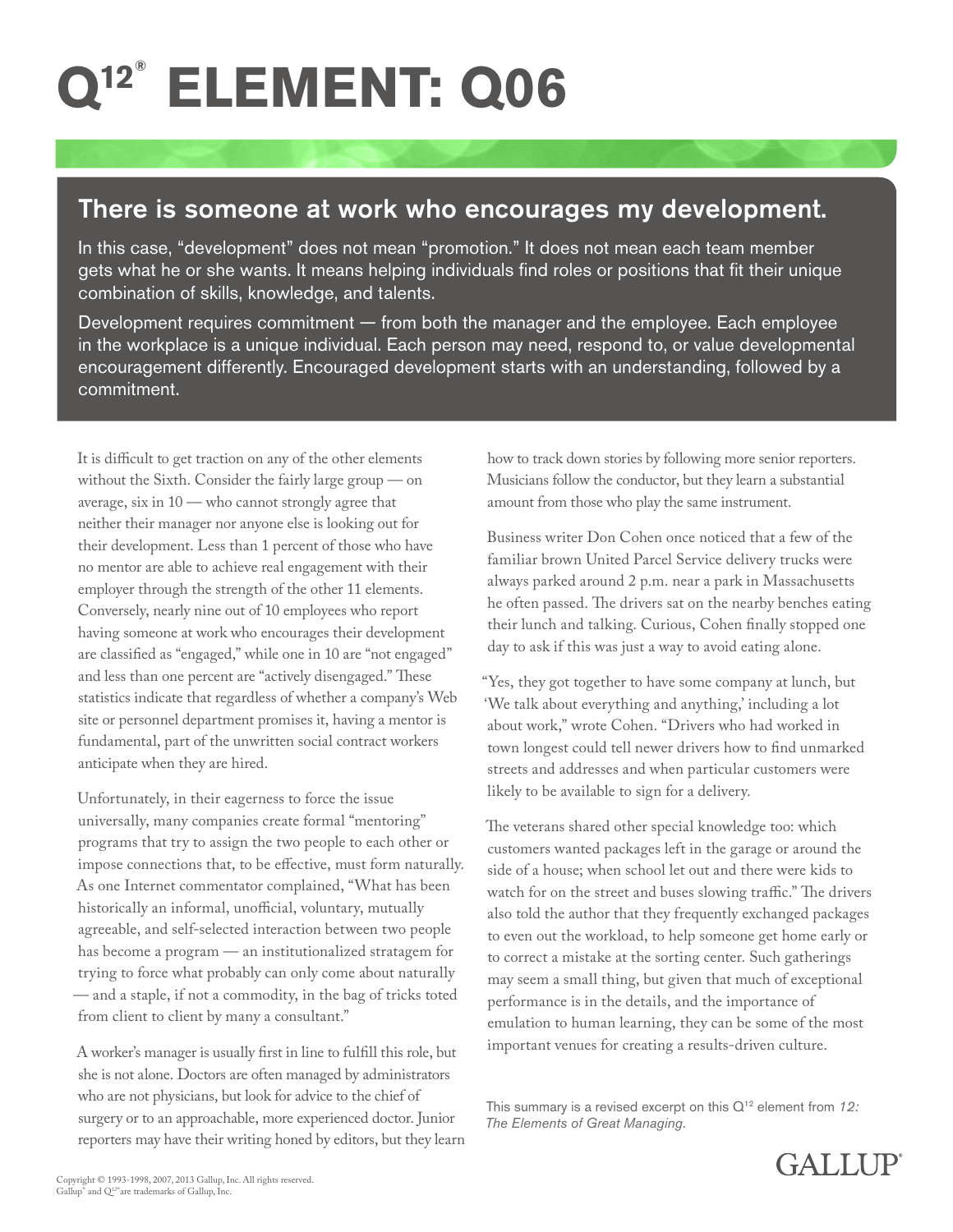#### At work, my opinions seem to count.

Surprisingly, Gallup's extensive research of employee engagement and successful workgroups finds no significant correlation of compensation and bonuses to either productivity or employee engagement. Having "opinions that count" does correlate to these outcomes, however. Managers who value an individual's opinion will receive a higher return than managers who establish a salary or "price" relationship between the employee and the organization.

Team members who give this element high scores feel they have access to channels of communication across different levels or divisions of the organization, and their managers work to maintain those channels. Groups do not function well when team members feel insignificant or irrelevant.

A typical "production and operations management" manual gives plenty of advice on the steps to be timed and formulas to be calculated, but it tends to treat workers as cogs in the machine, whose rate of production can be improved by "behavioral modification in quality control" or through a "behavior-performance-reward-satisfaction sequence." Although there is always a need for expertly designed systems that help maximize production, nearly every system depends to a huge degree on the motivation of the people who run it. That motivation, it turns out, requires workers strongly agree that "At work, my opinions seem to count."This is the Seventh Element of Great Managing.

The mechanism that connects this element with better business performance appears to be a greater sense of responsibility for or psychological ownership of those things over which one has a say. No matter how strong the external incentives, they never seem to measure up to the internal drive of advancing something that is at least partially one's own idea. Nearly half of employees who say their opinion counts at work also feel their current job brings out their most creative ideas. Among those who are neutral or negative on the Seventh Element, only 8 percent feel their creativity is well employed.

In this element as with all 12, many modest, discretionary actions by employees create meaningful differences in the enterprise's metrics. For example, when manufacturing plants in one large organization were ranked by their scores on the "opinions count" statement, those in the

top quartile averaged one in three employees strongly agreeing, while plants in the bottom quartile averaged only one in seven. Accidents later that same year were more than twice as likely to occur in the bottom-quartile plants as they were in the top-quartile plants. On a larger scale, improving the proportion of employees with high Seventh Element scores from one in five to one in three has a substantial impact on customer experience, productivity, employee retention and safety, all of which create, on average, a 6-percent gain in profitability.

Incorporating employee ideas pays back twice. First, the idea itself often is a good one. Second and equally powerful, that the idea comes from the employees themselves makes it much more likely they will be committed to its execution. Welcoming employee opinions also produces greater feelings of inclusion among workers. When the 12 Elements are compared against a number of statements to test perceived racial or gender bias, the "opinions count" statement is most highly correlated with feelings that employees are always treated with respect, that the company treats its workforce fairly.

Nearly half of employees who say their opinion counts at work also feel their current job brings out their most creative ideas.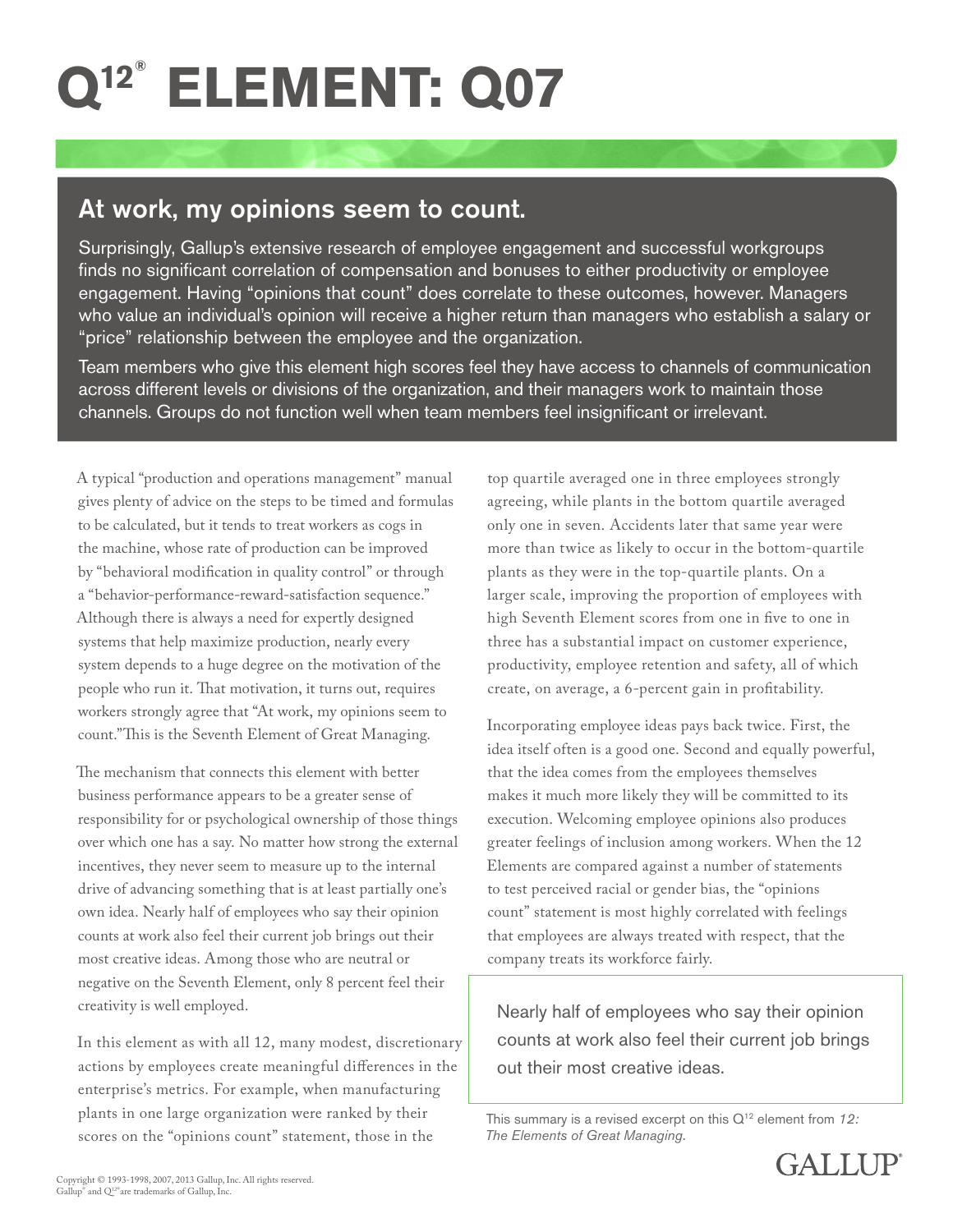#### The mission or purpose of my company makes me feel my job is important.

Employees want to believe in what their employers do. This element measures how much an individual identifies with his or her company's mission and purpose. "The connection I feel between my personal mission and this company makes me want to do more" typifies the view of individuals who score this element highly. Excellent performance occurs when people are deeply attached to a sense of purpose in their lives. This element focuses on maximizing individual and group contributions by appealing to employees' larger sense of purpose and mission.

The Eighth Element of Great Managing is captured by the statement, "The mission or purpose of my company makes me feel my job is important." As with the rest of the 12 Elements, the degree to which a team agrees with this statement is predictive of its performance on a wide array of measures. For instance, business units in the top quartile of Gallup's engagement database on this element average from 5 to 15 percent higher profitability than bottomquartile units. Mission-driven workgroups suffer 30 to 50 percent fewer accidents, and have 15 to 30 percent lower turnover. Employees who feel connected to the mission of their company are also more likely to report that humor or laughter plays a positive role in their productivity.

The strange thing about the Eighth Element is how extraneous it is to the job itself and the employee's material well-being. The absence of many of the other elements — job clarity, the proper equipment, a match with one's talents, consistent feedback — become real obstacles to actual production. It's easy to see why they are required to get the job done. The same cannot be said for the Eighth Element, which is strictly an emotional need, and a higher-level one at that, as if the employee can't energize himself to do all he could without knowing how his job fits into the grand scheme of things.

The data say that's just what happens. If a job were just a job, it really wouldn't matter where someone worked. A good paycheck, decent benefits, reasonable hours and comfortable working conditions would be enough. The job would serve its function of putting food on the table and money in the kids' college accounts. But a uniquely human twist occurs after the basic needs are fulfilled. The employee searches for meaning in her vocation. For reasons that transcend the physical needs fulfilled by earning a living, she looks for her contribution to a higher purpose. Something within her looks for something in which to believe.

The data do not indicate that every employee wants his or her job to be filled with cosmic interactions. For many, it will be enough knowing their work helped the company make a better batch of cattle feed, deliver millions of packages on time, or sell a new line of clothing. However, having large proportions of employees who are there just to draw a paycheck and who don't care about the larger purpose of the business can be a tremendous drag on retention, customer attitudes, safety, productivity, and ultimately — profitability.

For instance, business units in the top quartile of Gallup's engagement database on this element average from 5 to 15 percent higher profitability than bottom-quartile units.

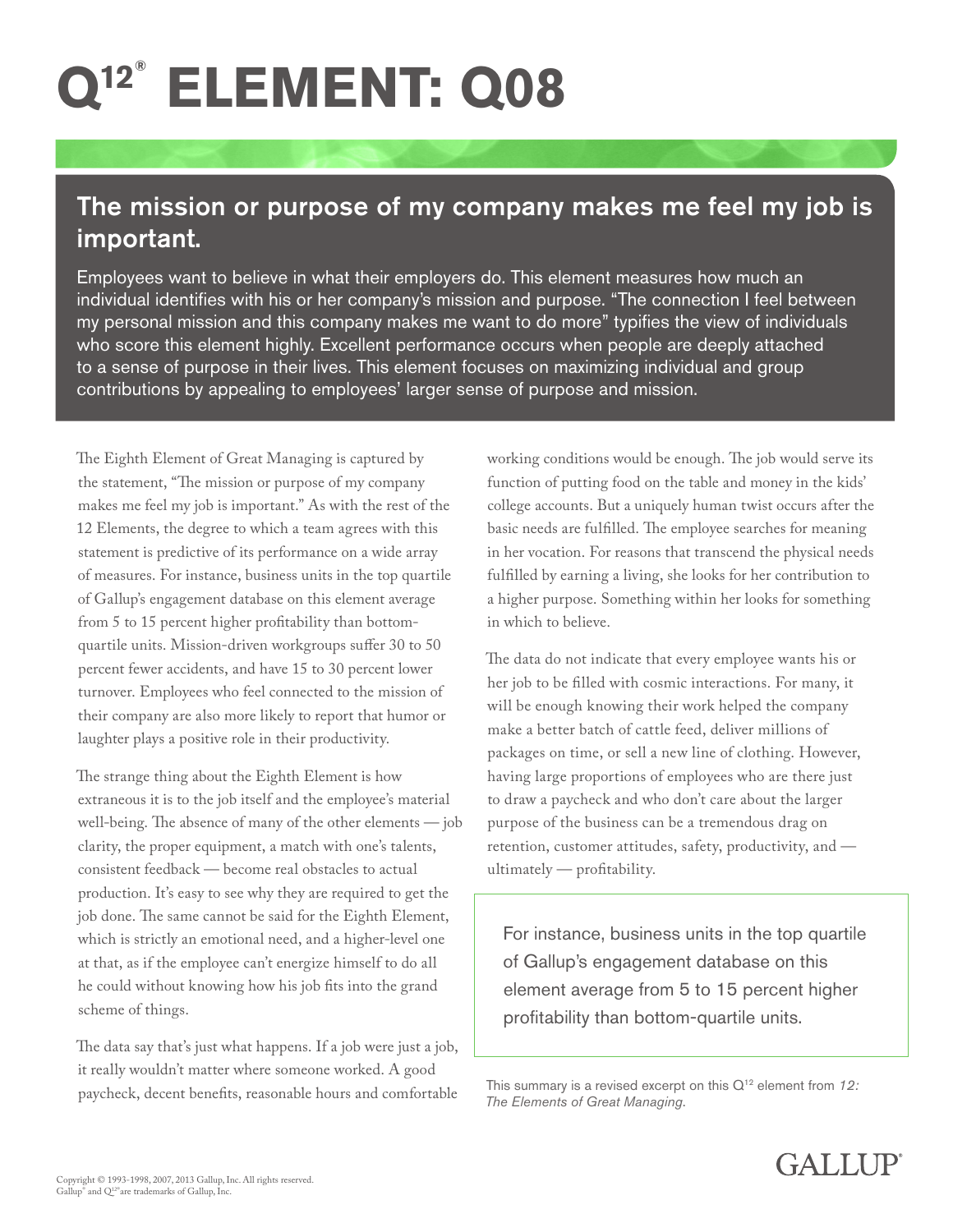#### My associates or fellow employees are committed to doing quality work.

This element measures the degree to which an employee feels his or her team is committed to quality. Involved in this element is a keen awareness of work standards and of group members' performances. However, adherence to high standards cannot be forced; it must be developed and arranged by a talented manager. The best managers foster in their teams an environment of honest and complete communication, an understanding of each other's work, and respect for each other's efforts and results.

In an average team, about one in three employees strongly agrees that her associates are committed to doing quality work. But the Ninth Element is highly sensitive to the presence or absence of one or more slackers. When a team perceives one of its members is dragging his feet, the proportion that rates the Ninth Element high drops to only one in five. If a team is free of deadwood, the proportion that strongly agrees with the statement jumps to half of the team, with most of the rest giving positive, although slightly less emphatic, responses.

Responses to this element are remarkably similar across industries and type of job. But like the other 11 elements, it varies dramatically from one team to another. There are plenty of workgroups in which no one feels their fellow employees are committed to quality and those in which everyone on the team perceives a kind of universal allegiance. The consequences apply to more than just pulling rope. At an Australian bank, variation in the Ninth Element accounts for a 14-percent difference in profitability across its many branch offices. For a food manufacturer in Europe, assessments as to whether everyone is doing his part account for a 51-percent range in on-the-job accidents. The many companies' performance data matched to Ninth Element scores show that people who feel part of a solidly committed team are routinely safer, better with customers, less likely to quit, and more productive.

For a manager, the contrast cannot be clearer. Would he rather go easy on the foot-draggers and allow his

team to become disheartened, possibly sidetracked by he powerful emotions of "altruistic punishment," or maintain work standards so the group enjoys the benefits of ever-higher levels of individual investment in the team's accomplishments? Faced with one or more drones, a team has two avenues for relief. They may use various forms of social coercion to correct the behavior, or they must rely on the manager to punish lazy associates.

A less flammable, but still frustrating, situation is created when team members seem to be trying, but just don't have what it takes to perform "quality work." Gallup asked a random sample of United States workers which made them more frustrated: a colleague who tries hard but doesn't have much ability (a bungler), or a colleague who has the ability and doesn't try (a slacker). By a margin of six to one, workers are more upset with a slacker than a bungler. Still, the level of frustration with an incompetent is high, and can drop the level of those strongly agreeing with the Ninth Element question to one in four. Although the heart of many miscast employees may be in the right place, and they therefore may be candidates for different jobs in the same company, they cannot be left in a position where they can't maintain the same levels as the rest of the group.

 *Continued ...*

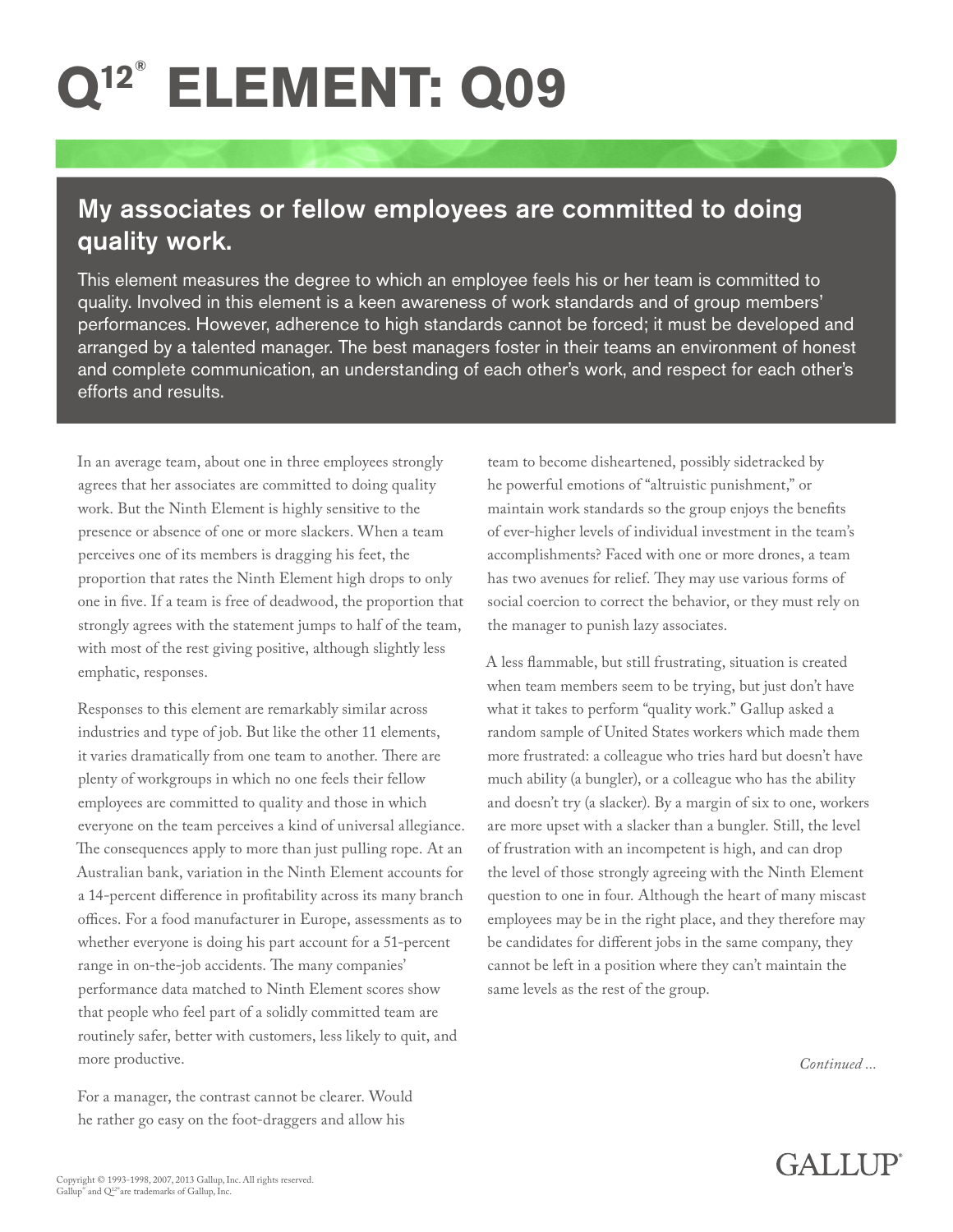A good manager must continually ask herself whether her team tips that maybe-I-will/maybe-I-won't newcomer toward jumping in with both feet. This assessment was among the first questions asked by Nancy Sorrells, the Marriott hotel manager profiled in the first chapter of this book. "Who is the worst employee at this hotel, and how long have they been here?" she asked. Why did she want to know? "Whoever is the lowest sets your standard, no matter what you say to the contrary."

Ninth Element scores show that people who feel part of a solidly committed team are routinely safer, better with customers, less likely to quit, and more productive.

This summary is a revised excerpt on this Q12 element from *12: The Elements of Great Managing*.

#### Copyright © 1993-1998, 2007, 2013 Gallup, Inc. All rights reserved.<br>Gallup® and Q<sup>12®</sup>are trademarks of Gallup, Inc.

#### **GALLIP**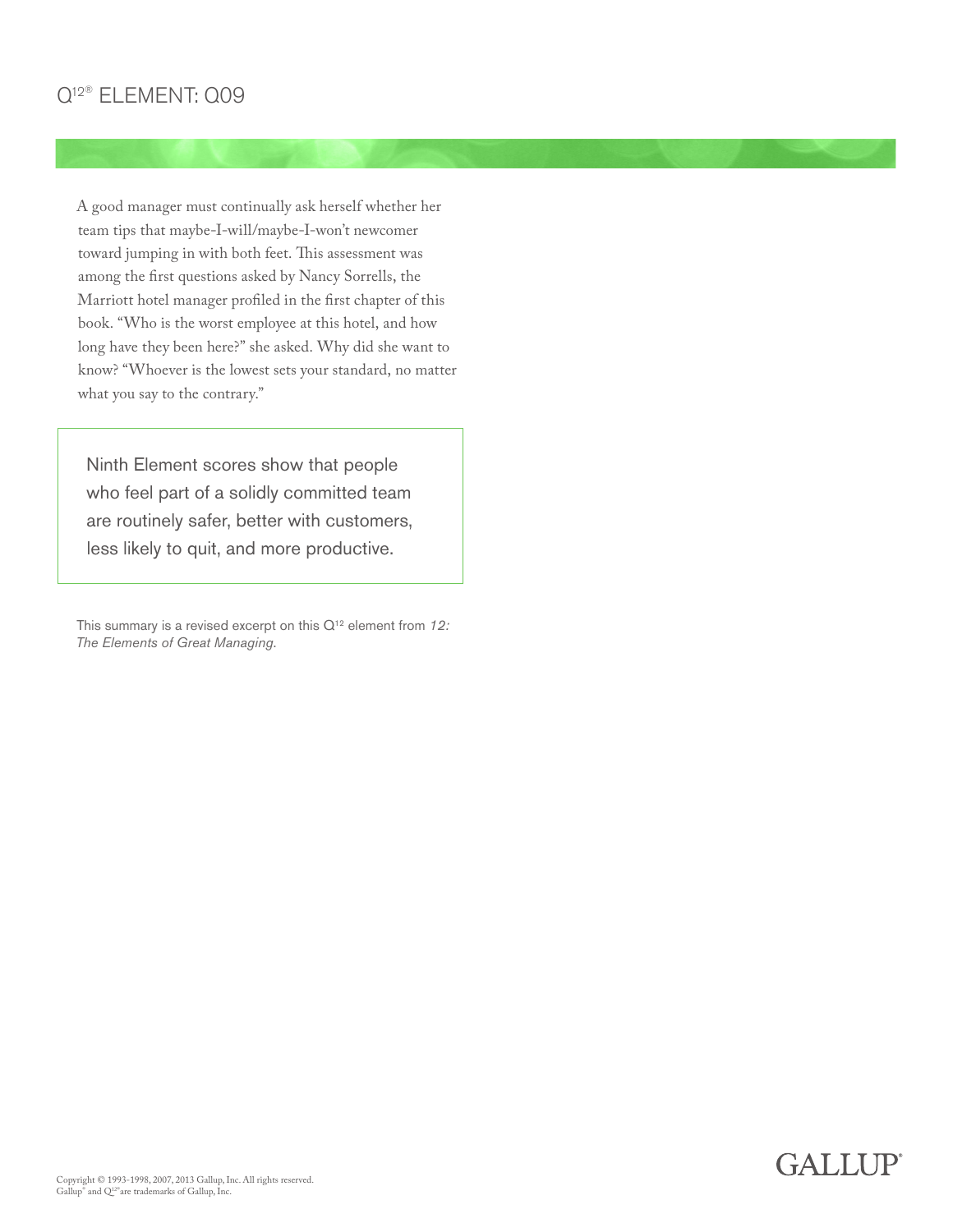#### I have a best friend at work.

Gallup's research indicates that workplaces in which employees report having a "best friend" are more efficient than workplaces with fewer best friends. People would rather build bridges than walls around themselves. This element deals with optimizing group contributions by enhancing the quality of relationships between employees in the workplace, in turn nurturing trust and emotional loyalty.

Gallup itself would have dropped the statement if not for one stubborn fact: It predicts performance. Something about a deep sense of affiliation with the people in an employee's team drives him to do positive things for the business he otherwise would not do. Early research that identified the 12 Elements revealed a very different social bond among employees in top performing teams. Subsequent large-scale, multi-company analyses confirmed the Tenth Element is a scientifically salient ingredient in obtaining a number of business-relevant outcomes, including profitability, safety, inventory control, and — most notably — the emotional connection and loyalty of customers to the organization serving them.

Prior to seeing the group's Tenth Element results, a personnel representative from a consumer product company said, "Our policy is to not have close relationships at work. Our executives frown on it."The results showed policy was being flouted with abandon, with close friendships being more prevalent in the business than in the average organization. In the battle between company policy and human nature, human nature always wins. The evidence suggests people will fulfill their social needs, regardless of what is legislated. Companies do far better to harness the power of this kind of social capital than to fight against it. Business units in the top quartile on this element achieve profitability a full percentage point or two higher than that of bottom-quartile, unfriendly environments.

Numerous qualitative studies of employee engagement suggest customers not only sense the level of camaraderie where they shop, but also that it makes a large difference in their experience, if for no reason other than its natural contagiousness. In the service industries, the customer ratings of workgroups with strong Tenth Element levels are 5 to 10 percent higher than those of impersonal or acrimonious groups, explaining the difference between success and failure in many organizations.

Other connections between the "best friend" statement and business outcomes are less intuitive, at least at first blush. At one electric utility, friendships among team members proved to be responsible for lower accident rates. When the workers were asked for the reason, they said the answer is simple: People look out for their friends. A friend reminds his buddy to put on his hard hat. In the few seconds before a fall might occur, a friend is more likely to spot the hazard and rush to steady the ladder. A friend guards his comrade's safety as much as he does his own, and shudders at the thought of having to ride to his coworker's house to inform his family, whom he probably knows well, that there has been an accident at work. It isn't as though team members want to see accidents occur to those who are not their friends. Rather, where there is not a close bond, it is less likely there will be the level of vigilance that can make the difference between a close call and a mishap. A team that has two-thirds of its members strongly agreeing they have a best friend at work averages 20 percent fewer accidents than a team with only one in three strong on the Tenth Element.

Research on workers in various settings has shown that friends are more likely to invite and share candid information, suggestions, and opinions, and to accept them without feeling threatened. Friends tolerate disagreements better than do those who are not friends. The good feelings friends share make them more likely to cheer each other on. Friends are more committed to the goals of the group and work harder, regardless of the type of task. Group members who identify most closely with the team are more likely to monitor its performance against the goal.

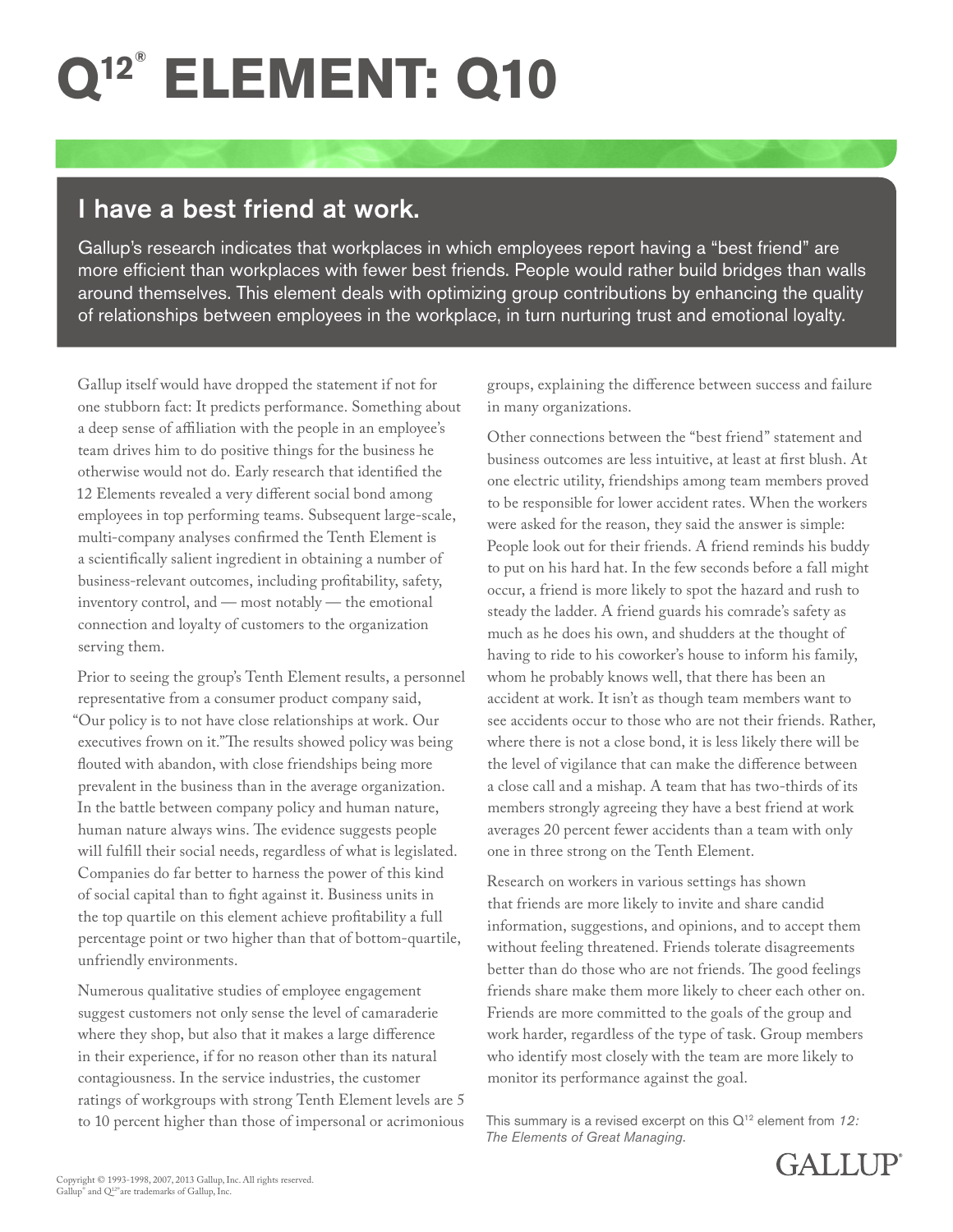#### In the last six months, someone at work has talked to me about my progress.

Each employee excels in at least one area. Too often, managers prefer to focus on areas that need improvement instead of areas of excellence. Gallup's research shows that greater gains are made by building on talent, as opposed to trying to improve weaknesses. When both the manager and the employee identify a task at which the employee truly excels, they can work together to create a development plan that supports the individual's full learning potential, positioning the employee to make his or her greatest contribution to the organization.

For all the complexity of performance appraisals — the balanced scorecards, the 360-degree feedback, the selfevaluations and forced grading systems — the statement that shows the best connection between perceptions of evaluations and actual employee performance is remarkably simple: "In the last six months, someone at work has talked to me about my progress."The statement does not specify that the discussion be an official review, but an appraisal can be one ingredient in creating the requisite feedback. The two are related, but not synonymous. More important to the employee and to the business is that he understands how he is doing, how it is being perceived, and where his work is leading. In some ways, this statement is a long- term complement to the Fourth Element of managing, which focuses on more immediate "recognition and praise."

There is nothing wrong with a formal evaluation process per se, and much to recommend it. Roughly seven in 10 working Americans say their company has a formal performance review process. The odds of creating high engagement are better, but far from perfect, in businesses with a formal process. The deadlines, the forms and the threat of Personnel or a boss coming after them appear to force the issue with front-line managers, making many have a progress meeting with employees where none would have taken place otherwise (serendipitous encounters in the men's room notwithstanding). Companies that implement or tighten appraisal procedures typically see an increase in the Eleventh Element from poor to modest levels, but they never achieve high levels on the strength of appraisals alone.

Four out of five employees whose companies have a formal review system feel it is fair. However, these perceptions are strongly affected by what happens between the appraisals. The proportion feeling the system is fair drops to two- thirds if they feel no one has talked to them about their progress. Conversely, if a manager can maintain a strong, regular discussion of progress, nine in 10 workers will consider the review system fair.

The consequences on either end of the scale are important. Where a manager is regularly checking in with an employee, she is more likely to consider herself properly compensated for her work, more likely to plan on staying with the company, and more than twice as likely to recommend the company to others as a great place to work.

*Continued ...*

Conversely, if a manager can maintain a strong, regular discussion of progress, nine in 10 workers will consider the review system fair.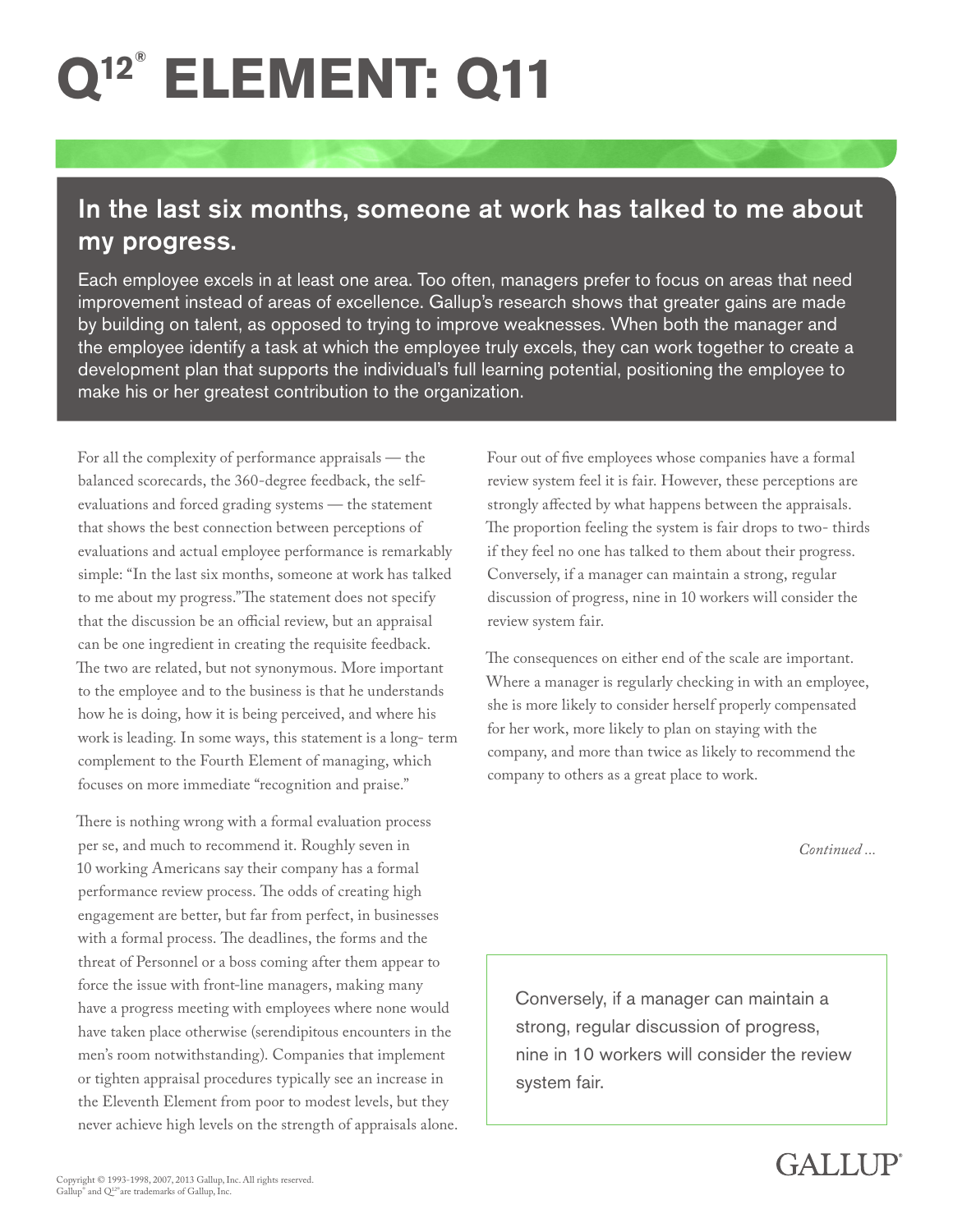When compared with business results, the Eleventh Element turns out to be particularly powerful in driving productivity and safety. Business units in the top quartile on this element realize 10 to 15 percent higher productivity and 20 to 40 percent fewer accidents than bottom-quartile business units. Yet less than half of employees in the global database strongly agree that someone talked with them about their progress in the last six months. Even among executives and senior managers, more than two-fifths do not strongly agree that someone has talked to them about their progress in the last six months.

On a purely functional level, an employee appraisal is quite simple. Observe her progress over the course of the year, record it carefully on the company-supplied form, inform her at the required interval of the results, and expect her to make the necessary corrections to improve next time around. If only she were a machine, the program would work perfectly. In practice, a good performance evaluation is a form of interpersonal art that requires managerial talent and careful preparation. Whether the employee feels she has a voice in the process — the Seventh Element of "my opinion counts" applies here as much as it does anywhere else — is even more crucial than the functional aspects of her participation. A manager must maintain a delicate balance between giving candid, objective feedback and not crushing the employee's spirit and confidence. The research indicates that positive feedback charges up a worker, but negative comments sap the job of some of its intrinsic motivation. Comments from peers or subordinates must be interpreted carefully, filtered of grudges, jealousy, and erroneous observations. A good

reviewer needs to avoid the natural inclination to give too much weight to the outcome regardless of whether the employee did the right thing to get there or just got lucky.

Yet less than half of employees in the global database strongly agree that someone talked with them about their progress in the last six months. Even among executives and senior managers, more than two-fifths do not strongly agree that someone has talked to them about their progress in the last six months.